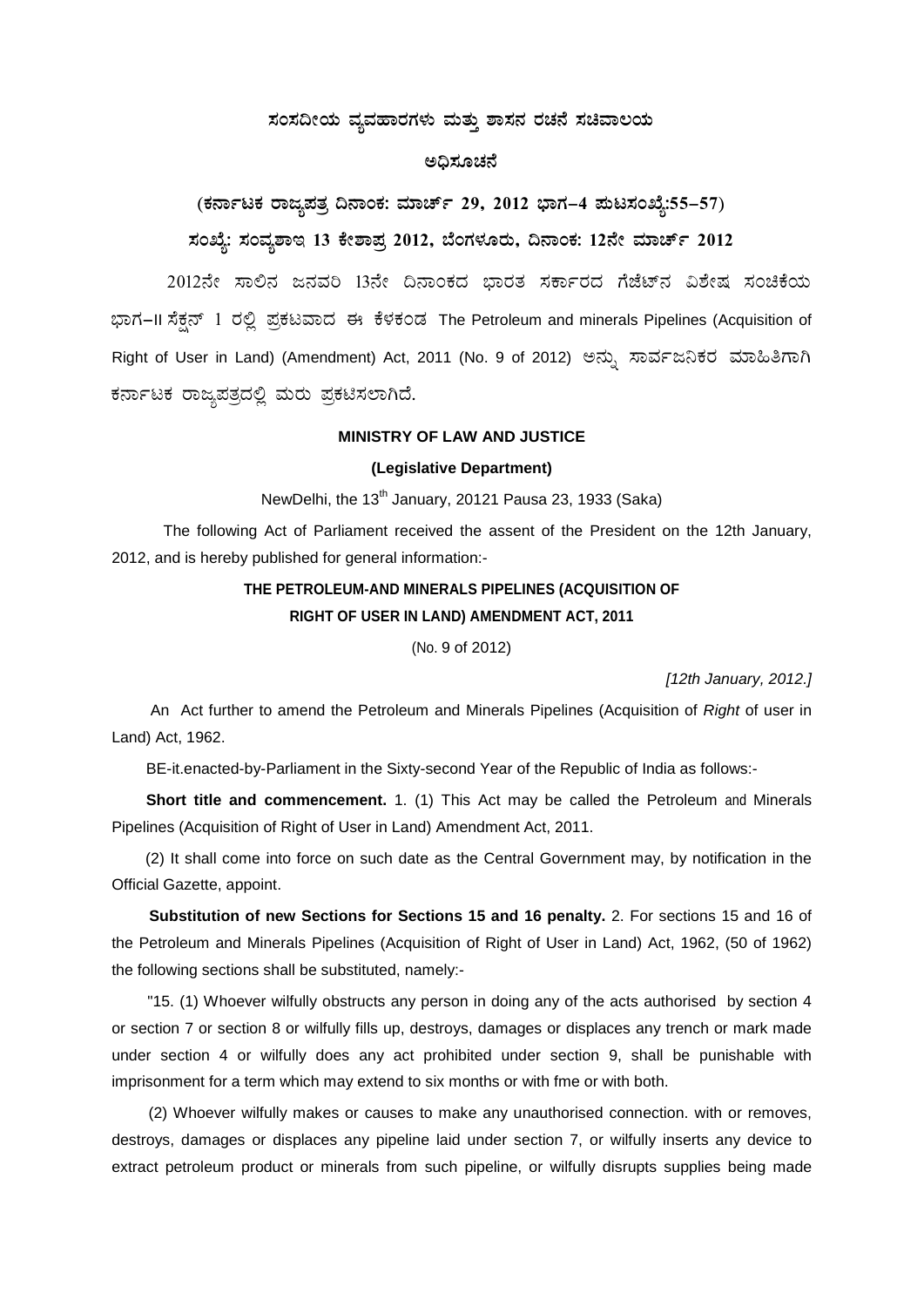through the pipeline, shall be punishable with rigorous imprisonment for a term which may extend to ten years and shall also be liable to fine.

(3) If any person convicted of an offence under sub-Section (2) is again convicted . of an offence under the same provision, he shall be punishable with rigorous imprisonment for the second and for every subsequent offence for a term which shall not be less than three years but which may extend to ten years:

Provided that the Court may, for any adequate and special reasons to be mentioned in the judgment, impose a sentence of imprisonment for a tern of Iess than three years.

(4) Whoever, with the intent to cause or knowing that he is likely to cause damage to or destruction of any pipeline laid under section 7, causes by fire, explosive substance or otherwise damage to the pipeline being used for transportation of petroleum products, crude oil or gas with the intent to commit sabotage or with the knowledge that such act is so imminently dangerous that it may in all probability cause death of any person or such bodily injury likely to cause death of any person, shall be punishable with rigorous imprisonment which shall not be less than ten years but may extend to imprisonment for life or death.

 **Certain offences to be cognizable.** 16. Notwithstanding anything contained in the Code of Criminal Procedure; 1973, an offence falling under sub-Sections (2), (3) and (4) of Section 15 shall be deemed to be cognizable and non-bailable within the meaning of that Code.

**Burden of proof in certain cases.** 16A Where any petroleum product together with any tool, vehicle or any item used in committing any such offence under sub-Section (2) or sub-Section (4) of Section 15 are seized under this Act in the reasonable belief that such petroleum product has been stolen from the pipeline laid under section 7, the burden of proving that they are not stolen property shall be, in case where such seizure is made from the possession of any person,-

(l) on the person from whose possession the property was seized, and

*(ii)* on the person who claims to be the owner thereof, if any person other than the person from whose possession the stolen property was seized.

**Presumption regarding property.** 16B. When any proceeding taken under this Act, or in 'consequence of anything done under this Act, a question arises as to whether any petroleum product is the property of the corporation, the Court shall presume, unless the contrary is shown, that such petroleum product belongs to the corporation.

**Provisions as to bail.** 16C. (1) Notwithstanding anything contained in the Code of Criminal Procedure, 1973, no person accused of an offence punishable under sub-Section (4) of Section 15 shall, if in custody, be released on bailor on his own bond unless:- (2 of 1974)

*(a)* the Public Prosecutor has been given an opportunity to oppose the application for such release; and

*(b)* where the Public Prosecutor opposes the application, the court is satisfied that there are reasonable grounds for believing that he is not guilty of such offence and that he is not likely to commit